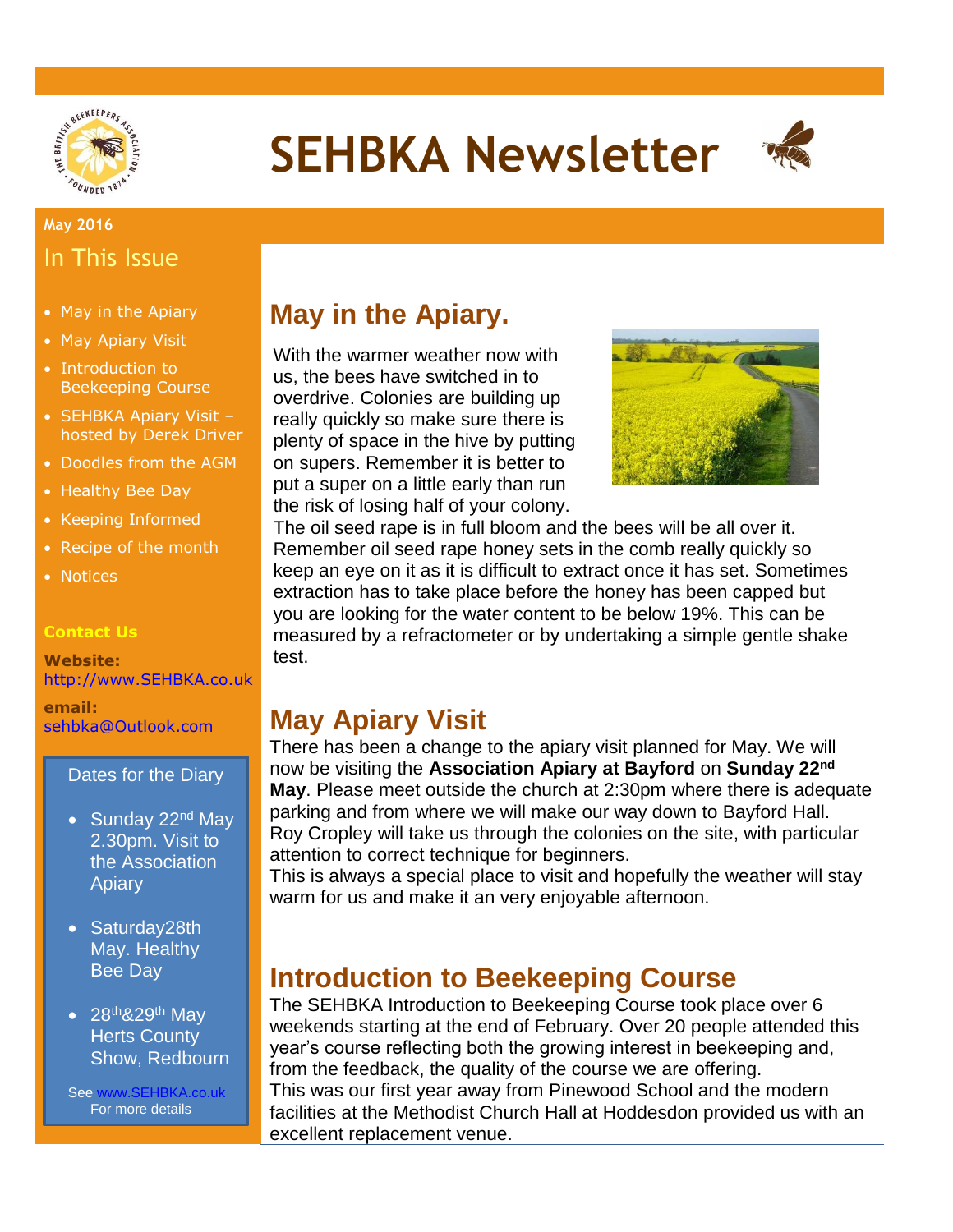As ever, the weather played it's part and we had to juggle the apiary based sessions as the cold weather persisted well in to April. We have already had enquiries for the 2017 course and as a result have created a reservation list.



PHOTOS: Derek demonstrates the use of a cover cloth to students as the temperatures were lower than ideal at the time of the visit. Frame showing healthy brood pattern

# **SEHBKA Apiary Visit 30th April 2016**

Derek Driver kindly hosted a visit to his apiary on the 30<sup>th</sup> April. Those who attended saw Derek creating a couple of nucs which he decided to do after finding numerous queen cells. Towards the end of the afternoon, the temperature dropped quite quickly and hot cups of coffee and cakes were well received.

### **Doodles from the AGM**

One of our members clearly has a talent for art as well as beekeeping. This little sketch was on a discarded copy of the minutes from the AGM. Could it be Banksy?

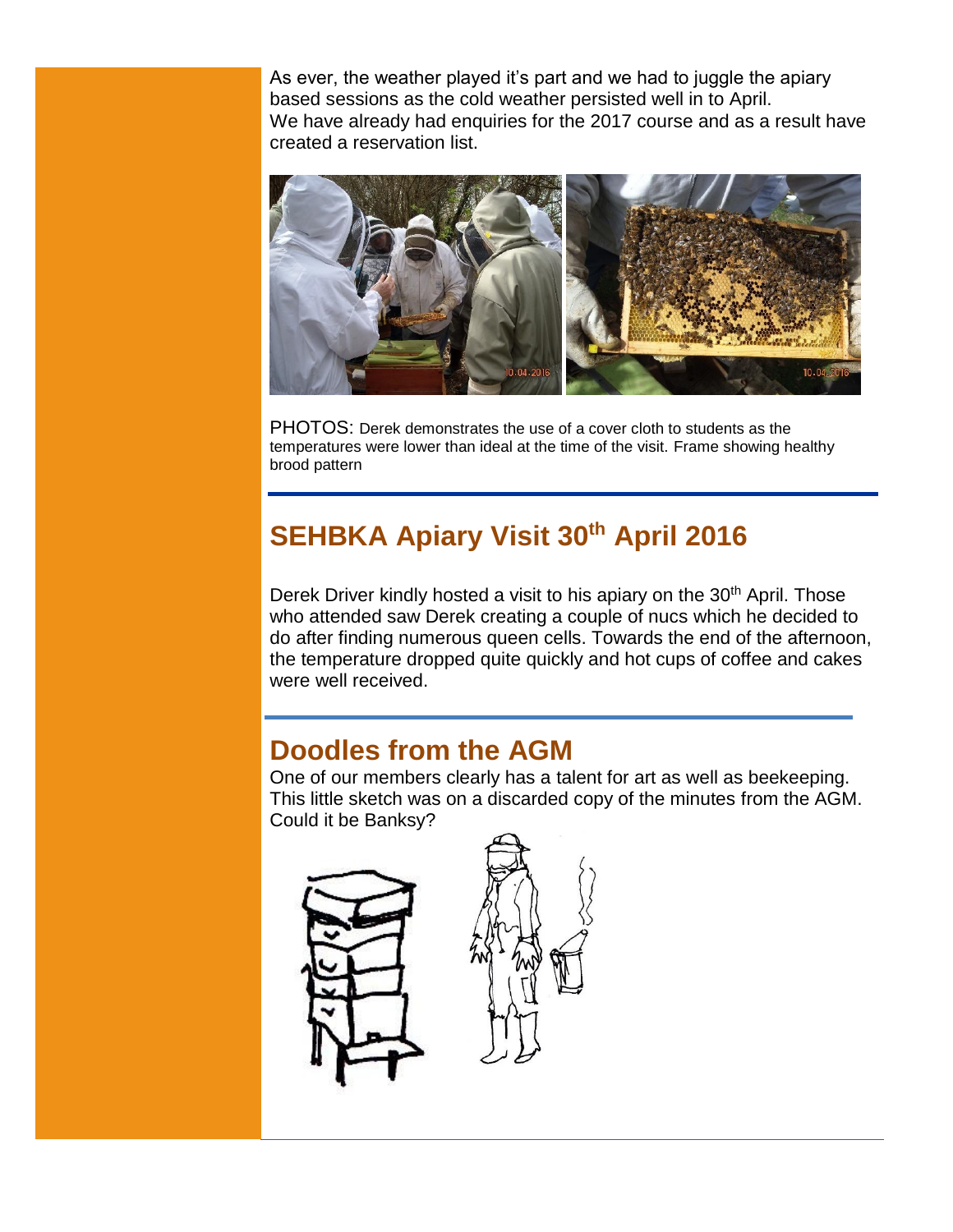### **Healthy Bee Day**

On Saturday 28<sup>th</sup> May SEHBKA are hosting a Bee Health event in conjunction with the University of Hertfordshire on behalf of Herts BKA.

The event is free of charge to all our members.

The regional bee inspector (Keith Morgan) and his team of seasonal inspectors will be providing information on and demonstrating effective apiary hygiene techniques. They will also show how to spot various problems, including showing samples of American and European foul broods.

The event will take place at the University of Hertfordshire's Bayfordbury campus where we will be making use of the lecture room, laboratory and on site research apiary.

If you would like to join us, please let David Canham know by emailing [SEHBKA@outlook.com](mailto:SEHBKA@outlook.com) Places are limited so reserve you place as soon as possible.

### **Keeping Informed**

Keeping in touch with what is going on in your area regarding bee disease or crop spraying can provide you with vital information to help protect your colonies.

#### **BeeBase** [www.nationalbeeunit.com](http://www.nationalbeeunit.com/)

The website provides a wide range of apicultural information for beekeepers, to help keep colonies healthy and productive. It provides a wide range of beekeeping information, such as the activities of the NBU, honey bee related legislation, pests and diseases information which includes recognition and control, publications, advisory leaflets and key contacts.

Signing up to Beebase allows the Regional Bee Inspector and his team to keep you informed of any disease in your area and, where necessary to undertake an inspection to confirm if you have any problems.

SEHBKA advises making use of this facility.

#### **BeeConnected**

BeeConnected, is supported by the Voluntary Initiative

*(*[www.voluntaryinitiative.org.uk](http://www.voluntaryinitiative.org.uk/)) and is being piloted in the coming weeks in Hertfordshire. You are invited to participate in testing the system ahead of a nationwide launch later in the year. The website is specifically developed to provide a more efficient and effective way of farmers informing beekeepers of their intention to apply an insecticide.

Email **[wendy@cropprotection.org.uk](mailto:wendy@cropprotection.org.uk)** with your name and postcode if you would like to participate.